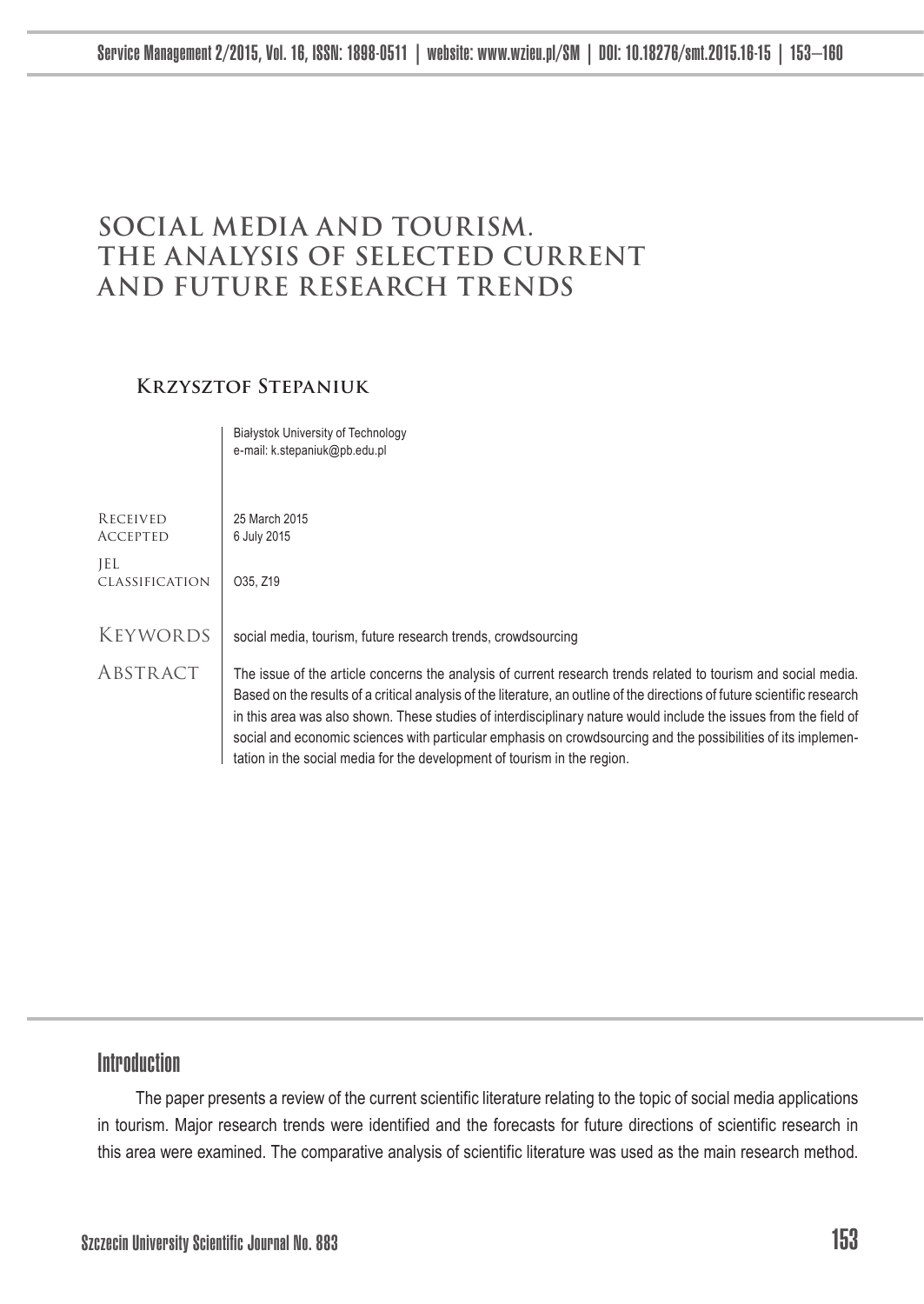The heuristic method was used to develop causal relationships and structures associated with the future research trends focused on the issues of social media and tourist relationships.

### Tourism and social media – multithreading nature of scientific research

Scientific research in tourism has a multidisciplinary character (Liburd, 2012). The phenomenon of multidisciplinarity is widely shown in the topics of scientific papers focused on economic, environmental, sociological, psychological aspects of social media used in tourism.

The social media are defined as "a group of Internet-based applications that build on the ideological and technological foundations of Web 2.0, and that allow the creation and exchange of user-generated content" (Kaplan, Haenlein, 2010).

The latest papers (2012–2015) show the possible directions of future studies related to the topic of the social media. It seems that the basis for considering the implementation of the existing scientific theories for the analyses related to the social media in tourism is the work of Ngai, Tao and Moon (2015). The authors analysed the scientific works from the years 2002–2011, which focused on the issues related to the use of scientific theories, the formation of research constructs in scientific research involving tourism and SM. The theoretical base for the considerations of the cited work are three main groups of scientific theories in social sciences. These include: Personal Behaviour Theories (e.g. Technology Acceptance Model (Davis, 1989); Theory of Planned Behavior (Ajzen, 1985)), Social Behaviour Theories (e.g. Involvement Theory (Huang, 2010); Social Interaction Theory (Fischer, Reuber, 2011)), and Mass Communication Theories (e.g. Uses and Gratifications Theory (Chen, 2010)).

A part of the published research activities relates to the issue of the involvement of users. According to Hollebeek (2010), engagement, in strictly tourist matters, can be viewed from the perspective of mutual interaction taking place between tourists and other objects, such as tourist attractions, reception areas, brand names, trademarks, etc. In the case of social media, engagement can be defined as all the activities of users in relation to the activities carried out through these media and concerning a certain object, place, product or service. This phenomenon can be analysed in relation to individual persons or groups (communities).

From the perspective of managing the involvement of tourist community members and other users of the social media, the theme of the research activities belongs to several key areas. First of all the impact of SM activities on the level of the involvement of the users was analysed. Dijkmans, Kerkhof and Beukeboom (2015) studied the impact of the activities in the social media of a company in the aviation industry on the level of corporate reputation, and the involvement of users in the company's initiatives in the SM. The impact of the social media on the market position of tourism companies, on the example of the TripAdvisor website, was analysed by Scott and Orlikowski (2012).

Secondly, the issue of managing the involvement of users is considered. Cabiddu, Carlo and Piccoli (2014) described this phenomenon in the context of persistent, customized, and triggered engagement. Building user involvement was conditioned by the way of presenting content concerning the entity. This concerned the so called form of exteroception, i.e. the presentation of the properties of the social media, proprioperception associated with the accentuation of the intrinsic characteristics of the entity and coperception – the method of presenting content connecting the two previous modes.

Thirdly, the issues concerning the operation of the virtual groups and communities is examined. The dynamics of the development of online communities was described by Fortunati, Taipale and Luca (2013). At the same time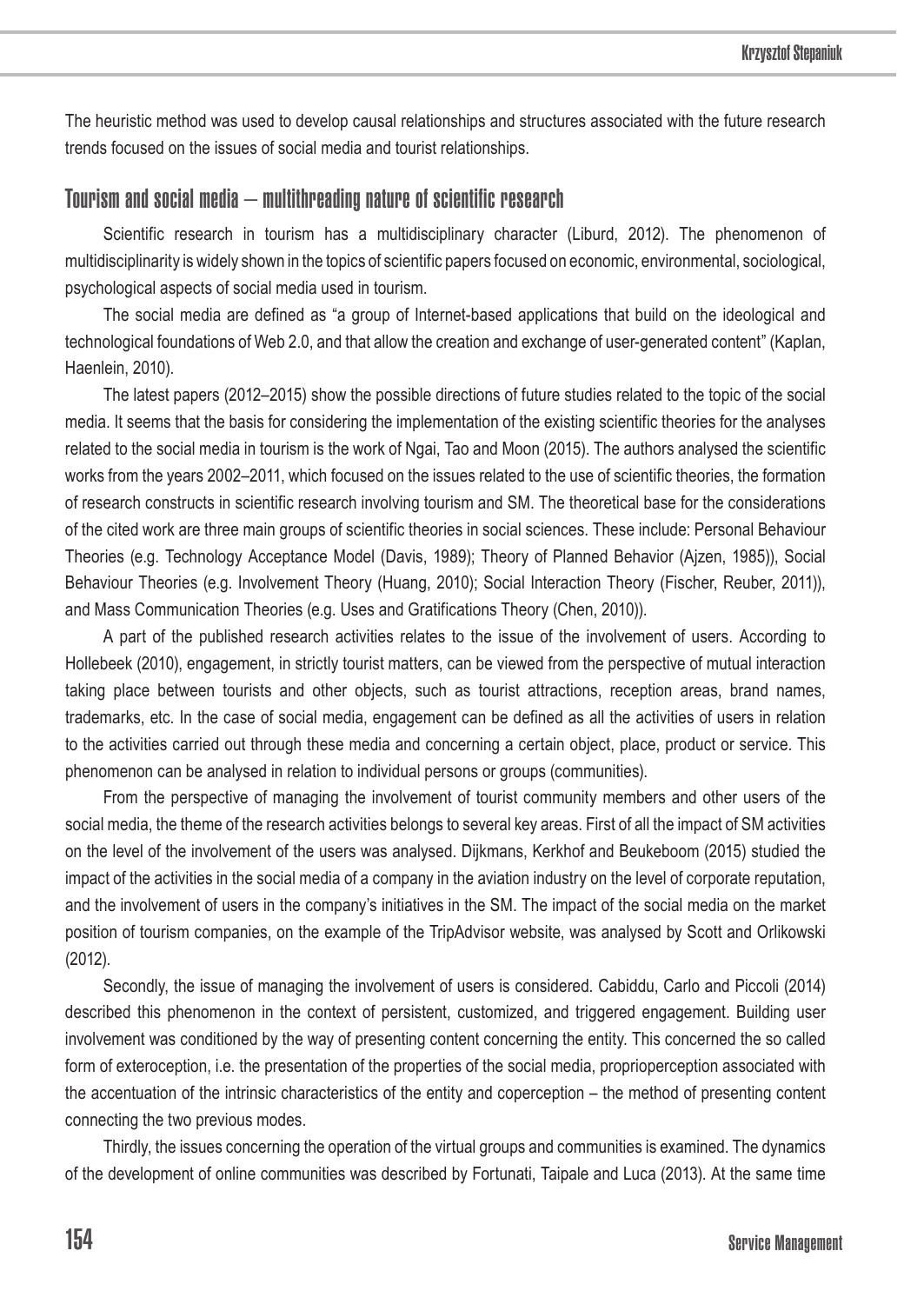(Kavoura, Stavrianea, 2014) consider the issues concerning the advisability of building virtual communities, centred on a tourist destination. Kang, Tang and Fiore (2014) analyse the affiliation to groups created around catering facilities from the perspective of psychological, social and economic profits. A very interesting, although not reflected in the tourism sector, approach to building user engagement through cocreating products and services is presented by Lorenzo-Romero, Constantinides and Brünink (2014). Hedonic benefits, personal integrated benefits, social benefits and integrated learning benefits were identified as the main building blocks of sustainable involvement of users in the activity of companies in social media.

In turn, slightly other determinants inducing aggregation were demonstrated for virtual groups centred on the theme of sports. Stavros et al. (2014), based on the analysis of the content of comments among the NBA basketball league fan community, showed that the main motives driving the users to join the virtual group are: passion – expressed in a strong bond with the team, hope – externalized by the expression of the expectations concerning the rise of the significance and the achievements of the team, esteem – related to the need for recognition among the people commenting on the achievements of the team, and camaraderie – allowing for joint interaction, aimed at solving the problems of the group, acquiring new knowledge and skills, etc.

Floreddu, Cabiddu and Evaristo (2014) analyse and prioritize interactions with the users of social media. The hierarchy of ways to communicate with the use of the SM and including the criteria proposed by Balmer and Gray (1999) is used as the basis., i.e.: primary communication (the various communication effects of product and service performance, firm policies, and employee behaviour); secondary (formal communications of the organization, making use of traditional communication channels including advertising, public relations, and sponsorship); and tertiary (word of mouth, media interpretation, and competitor communication). In addition, a further two forms of interaction have been applied, including reservations and customer engagement

The study concerning the applications of the social media, also apply to the issue of marketing. Constantinides (2014) proposes two alternative strategies for the marketing use of SM, i.e. a passive strategy, associated with the use of SM as a source of information about the consumer needs, and an active strategy, focused on the use of SM as the main channel of information about the offered products and services. Not without significance is also the use of SM as a medium for the construction of a platform for cooperation with the users. Supporting brand loyalty through the use of social media was analysed by Laroche, Habibi and Richard (2013). The problem of using social media in communication and branding was also analysed by Jaska and Werenowska (2014). Liu et al. (2016) describe five tourist brand personality factors (humanity, excitement, status enhancement, professionalism and wellness), which potentially helps consumers to develop a favourable image of the company. Such an approach can be taken into account towards social media. In turn, Muntinga, Moorman and Smit (2011) present the typology of the activity of SNS users based on the level of consumption of the shared pieces of content without distinction of the affective stage, indicating: the lowest level of content consumption (e.g. viewing pictures and reading product/service descriptions, reviews); a moderate level of contributions to page content (e.g. rating products/services/companies, commenting on posted pictures or photos); the highest level of contribution, which refers to creating and sharing user-generated content.

Similarly, Gal-Tzur, Grant-Muller and Minkov (2014) describe the typology of information related to the functions of SM, which are mostly used by operators in the transport industry to communicate with users. These are: informational function, referring to informing the users about the changes introduced on the website of the entity, about the undertaken initiatives, organized events, etc.; advisory function, relating to showing users the possible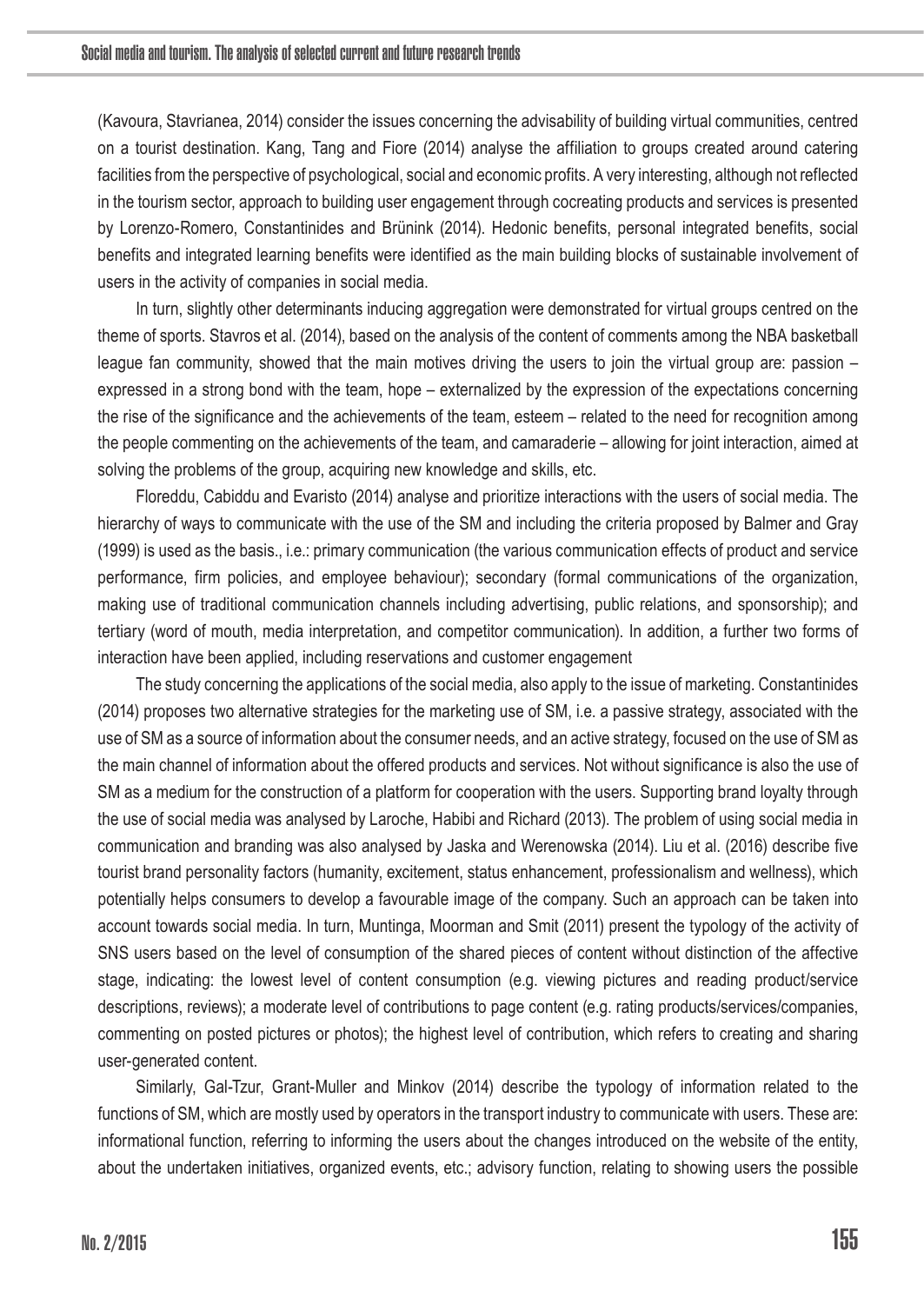ways to solve the problems associated with the activity undertaken, but not being the result of user questions, for example we recommend specific equipment, in the case of the desire to slenderize the figure we recommend a specific set of exercises, etc.; educational function (administrator acts as a mentor, an expert), the activity of the administrator associated with the possibility to answer the questions asked by the users; communicative function, encompassing mainly the conversations with the users that involve technical issues related to the operation of the profile, function associated with sending occasional wishes (e.g. associated with the celebration of Christmas, Easter, etc.). UGC methodology analysis concept in the context of building a competitive advantage of economic operators described by He, Zha and Li (2013). The UGC methodology analysis focused on food quality was described by Tiago, Amaral and Tiago (2014).

The problem of knowledge sharing in social media in tourism sector was analysed by Nezakati et al. (2015).

Part of the studies include, inter alia creating the interest of social media users. Regarding the problems of mass events, Hudson et al. (2015) studied the impact of these media on the level of the interest in music festivals. The authors demonstrated the important role of SM in creating a positive image of an event, through inter alia, word of mouth. Similarly the use of the social media in the creation of promotional activities of museums was described by Padilla-Meléndez and del Águila-Obra (2013). At the same time, the approach related to supporting the development of individual competencies of users is also important. Sigala and Chalkiti (2015) analysed the impact of the social media on the level of creativity of Greek workers of tourist companies, with particular emphasis on the issue of knowledge management (knowledge management approach). The impact of the social media on building personal brands was described by Karaduman (2013). A slightly different approach to this issue is adopted by Zolkepli and Kamarulzaman (2015), who, taking into account the attributes of innovation by Rogers (1995), evaluated the impact of innovation on the level of acceptance and adaptation of the social media by the users. Personal needs (mainly related to entertainment), social needs (associated with the need to maintain interactions with other users) and the need of belonging to a group, which in turn are motivated by the innovative attributes of SM were indicated as the main factors stimulating the users to be active in social media.

From another perspective, SM are examined by Olsen and Christensen (2015), who describe the possibility of the use of SM in the context of crowdsourcing i.e. the phenomenon of solving complex problems based on user experience, and not on the specialists employed for this purpose. The educational value of the content presented in the SM was also emphasized by (Bandias, Gilding, 2012).

The role of the social media in shaping the behaviours related to trip planning is a very common topic of research papers. Xiang, Magnini and Fesenmaier (2015) analyse the impact of the development of the Internet and the social media on the behaviours associated with trip planning by the representatives of the Y generation, i.e. people born at the turn of the XX and XXI century. The usage of the social media in the planning of the tourist activity of the users was analysed by Jacobsen and Munar (2012). Similar issues, in relation to the consumer behaviour of the customers of hotels, were presented by Biełuszko (2014).

### Future research directions

Future research related to the use of the social media in tourism will have a decidedly multi-threaded nature, requiring a multidisciplinary approach grounded in scientific theories from many disciplines, including economic sciences – more precisely management sciences and the social sciences (mostly legal sciences).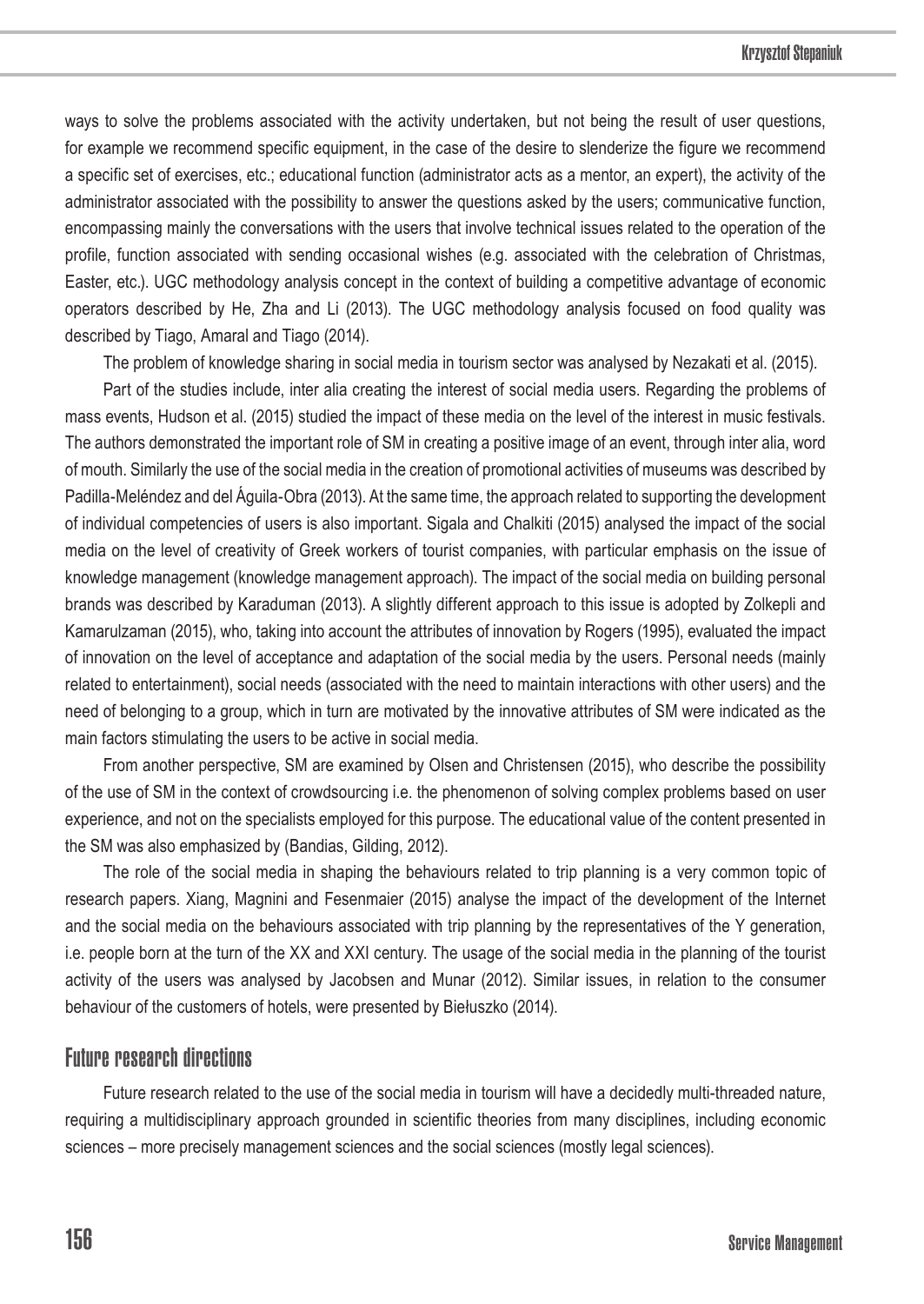Ngai, Tao and Moon (2015) indicate the potential directions for future research concerning tourism and the social media. They mainly include the possibility of the practical use and analysis of the data obtained through the SM, ways to interact with the users, especially in the context of the use of their knowledge and skills to effectively create and develop business.

In turn, Zeng and Gerritsen (2014) present a somewhat broader approach to the future of research in the use of SM in tourism. As the main topics for future research activities the authors distinguish community engagement, comprehensive marketing strategies, differentiated destination management, and the legal and ethical issues.

The social media and the content made available through their use are primarily an unlimited source of information about the users. This data constitutes the basis for conclusions about the real impact of SM on motivation, behaviour (including consumer behaviour), decisions, lifestyle and preferences of users. The issues stimulating, creating and directing users to the specific activities in the area of tourism could play an important role in future research. This data can be analysed across different disciplines.

The phenomenon of crowdsourcing  $-$  i.e. the search for solutions to problems using the knowledge and experience of the users of SM appears to be interesting in the discipline of management sciences, from the perspective of building effective destination management models, or creating strategies to develop new products and services. Linking it to the activities towards building numerous and active communities, clustered around a certain tourist theme could be an interesting area of research focused on the emergence of unconventional solutions in the field of tourism in the region. Such solutions could include, for example: creating innovative solutions in the field of tourist products and services, plotting their respective marketing strategies, market positioning strategy, etc. The possibilities of the social media in this regard could be used to strengthen the studies with the use of foresight tools – this type of work was implemented, among others, by Szpilko (2014). The issues of effective communication with the users of the social media (relationship management), the exchange of experiences and analysis of their



Figure 1. Graphical layout of the relationship between the different areas of research in terms of the feasibility of research related to tourism and Social Media

Source: own study.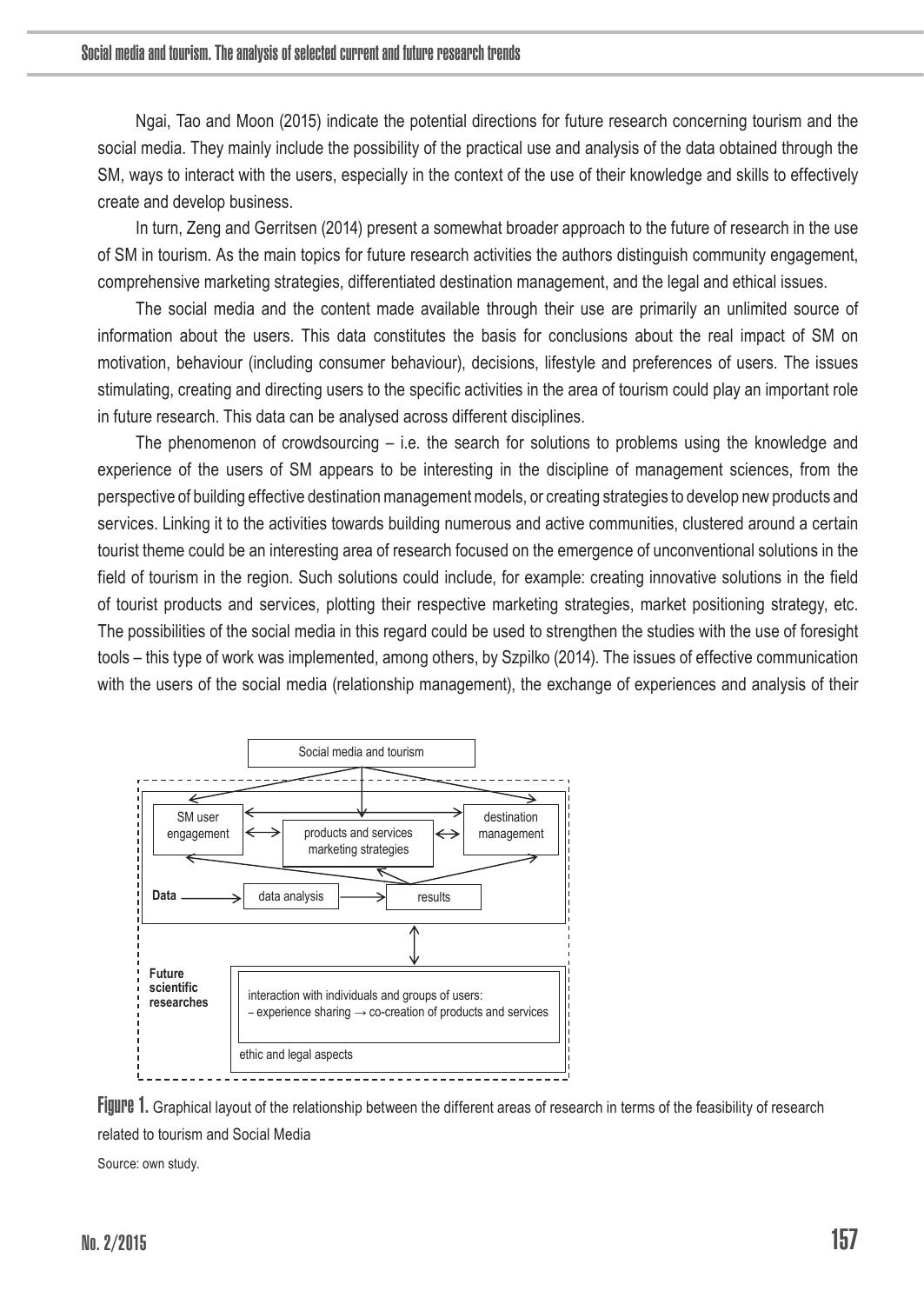activity in relation to the actions taken by entities active in the social media and related to a specific tourism region are relevant in this case. Research on the semantic and epistemological aspects of user activity in this case would be of subsidiary nature.

Another area of future research concerning the use of the social media in tourism could be building the support for innovative and sustainable management of the development of the reception area, with particular emphasis on identifying new directions of the development of destinations in today's competitive tourist market, etc.

In both of the above-mentioned cases, primarily modelling of the management of the involvement of users both on an individual basis, as well as based on various communities formalized around a certain theme could be crucial for this type of discussion. This would primarily concern the methodology of building and maintaining lasting relationships with regard to stimulating the members of the community to undertake activities of a creative nature.

In terms of legal sciences, future research could focus on the issue of the relationship with the users in terms of their contribution to the copyright, potential patents, protection of data relating to privacy, etc.

Graphic image, relating to the above considerations is presented in Figure 1.

### Conclusions

The use of the social media in tourism is undoubtedly a very broad topic, forcing a multidisciplinary approach in the scientific research. Hence, there is a need to locate this subject within the area of scientific theories relating to both the social and economic sciences. Future research in the field of tourism and the social media primarily involves modelling the interaction with users through the phenomenon of crowdsourcing. These issues should primarily concern the involvement and use of their powers in order to implement efficient and innovative tourist products and services as well as the issues related to the management of tourist destinations. Ethical and legal issues concerning future research also remain not without significance.

### References

- Ajzen, I. (1985). From intentions to actions: A theory of planned behavior. In: J. Kuhl & J. Beckman. Action-control: From cognition to behawior. Heidelberg: Springer, Ch.2.
- Balmer, J.M.T. & Gray, E.R. (1999). Corporate identity and corporate communications: Creating a competitive advantage. Corporate Communications: An International Journal, 4 (4): 171–177.
- Bandias, S. & Gilding, A. (2012). Social media: the new tool in business education. In: Public Interest and Private Rights in Social Media. Chandos Publishing, Ch.7.
- Biełuszko, K. (2014). Opiniotwórcza rola mediów społecznościowych w kształtowaniu zachowań nabywczych klientów hoteli. Dynamika Przemian Rynku Turystycznego, 1: 213–229.
- Cabiddu, F., Carlo, M.D. & Piccoli, G. (2014). Social media affordances: Enabling customer engagement. Annals of Tourism Research, 48: 175–192.
- Chen, G.M. (2010). Tweet this: A uses and gratifications perspective on how active Twitter use gratifies a need to connect with others. Computers in Human Behavior, 27 (2): 755–762.
- Constantinides, E. (2014). Foundations of Social Media Marketing. Procedia Social and Behavioral Sciences, 148: 40–57.
- Davis, F.D. (1989). Perceived usefulness, perceived ease of use, and user acceptance of information technology. MIS Quarterly, 13 (3): 319–340.
- Dijkmans, C., Kerkhof, P. & Beukeboom, C.J. (2015). A stage to engage: Social media use and corporate reputation. Tourism Management, 47: 58–67.
- Fortunati, L., Taipale, S. & de Luca, F. (2013). What happened to body-to-body sociability? Social Science Research, 42 (3): 893–905.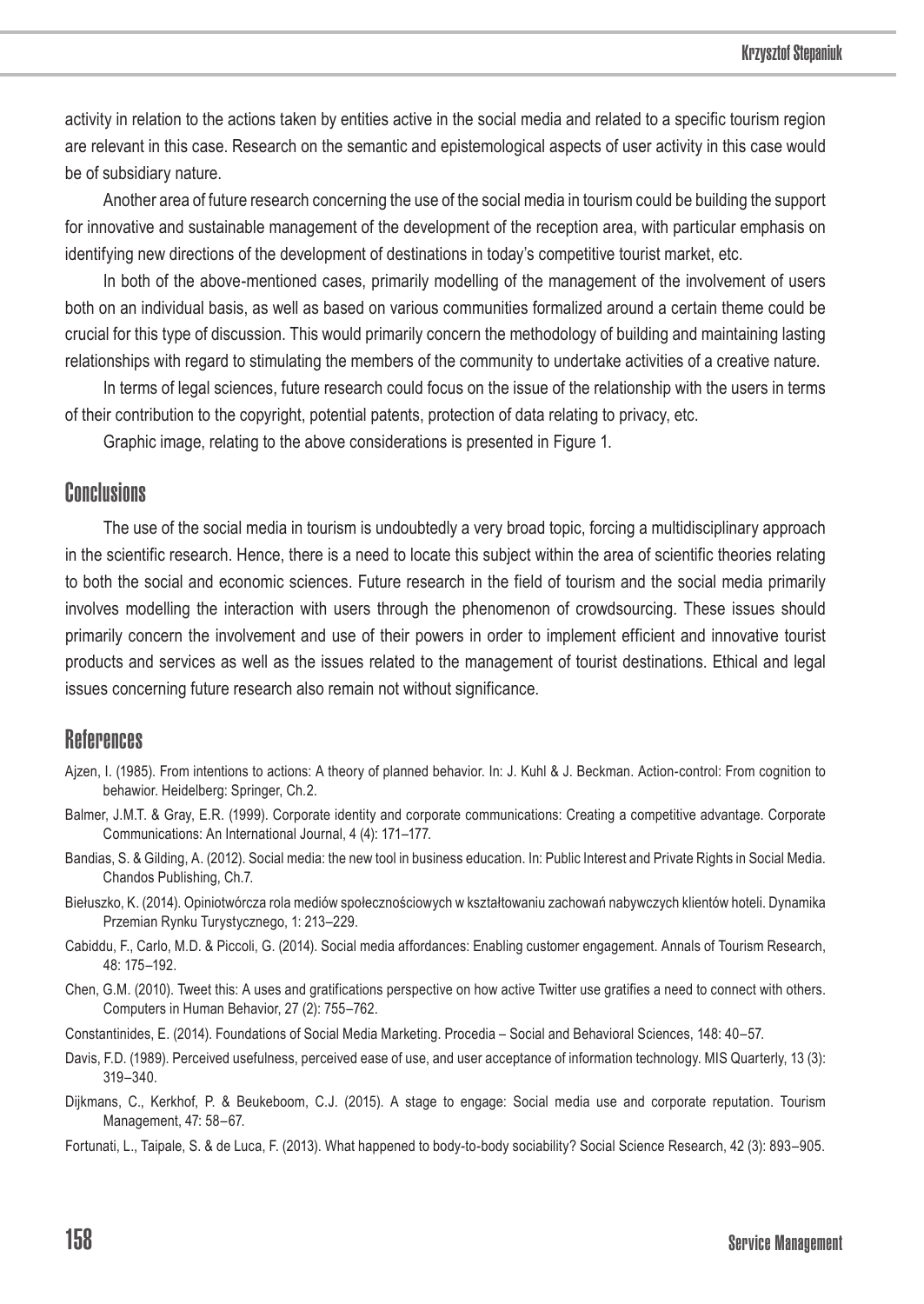- Fischer, E. & Reuber, A.R. (2011). Social interaction via new social media: (How) can interactions on Twitter affect effectual thinking and behavior. Journal of Business Venture, 26: 1–18.
- Floreddu., P.B., Cabiddu, F. & Evaristo, R. (2014). Inside your social media ring: How to optimize online corporate reputation. Business Horizons, 57 (6): 737–745.
- Gal-Tzur, A., Grant-Muller, S.M. & Minkov, E. (2014). The Impact of Social Media Usage on Transport Policy: Issues, Challenges and Recommendations. Procedia – Social and Behavioral Sciences, 111: 937–946.
- He, W., Zha, S. & Li, L. (2013). Social media competitive analysis and text mining: A case study in the pizza industry. International Journal of Information Management, 33 (3): 464–472.
- Huang, C.Y., Chou, C.J. & Lin, P.C. (2010). Involvement theory in constructing bloggers' intention to purchase travel products. Tourism Management, 31 (4): 513–526.
- Hollebeek, L.D. (2010). Demystifying customer brand engagement: exploring the loyalty nexus, Journal of Marketing Management, 27 (7–8): 785–807.
- Hudson, S., Roth, M.S., Madden, T.J. & Hudson, R. (2015). The effects of social media on emotions, brand relationship quality, and word of mouth: An empirical study of music festival attendees. Tourism Management, 47: 68–76.
- Jacobsen, J.K.S. & Munar, A.M. (2012). Tourist information search and destination choice in a digital age. Tourism Management Perspectives, 1: 39–47.
- Jaska, E. & Werenowska, A. (2014). The use of social media in communication and branding, Economics and Law, 13 (1): 47–58.
- Kang, J., Tang, L. & Fiore, A.M. (2014). Enhancing consumer–brand relationships on restaurant Facebook fan pages: Maximizing consumer benefits and increasing active participation. International Journal of Hospitality Management, 36: 145–155
- Kaplan, A.M. & Haenlein, M. (2010). Users of the world, unite! The challenges and opportunities of Social Media. Business Horizons, 53: 59–68.
- Karaduman, I. (2013). The Effect of Social Media on Personal Branding Efforts of Top Level Executives. Procedia Social and Behavioral Sciences, 99: 465–473.
- Kavoura, A. & Stavrianea, A. (2014). Economic and Social Aspects from Social Media's Implementation as a Strategic Innovative Marketing Tool in the Tourism Industry. Procedia Economics and Finance, 14: 303–312.
- Laroche, M., Habibi, M.R. & Richard, M. (2013). To be or not to be in social media: How brand loyalty is affected by social media? International Journal of Information Management, 33 (1): 76–82.
- Liburd, J.J. (2012). Tourism research 2.0. Annals of Tourism Research, 39 (2): 883–907.
- Liu, Z., Huang, S., Hallak, R. & Liang, M. (2016). Chinese consumers' brand personality perceptions of tourism real estate firms. Tourism Management, 52: 310–326.
- Lorenzo-Romero, C., Constantinides, E. & Brünink, L.A. (2014). Co-creation: Customer Integration in Social Media Based Product and Service Development. Procedia – Social and Behavioral Sciences, 148: 383–396.
- Muntinga, D.G., Moorman. M., & Smit, E.G. (2011). Introducing COBRA's: exploring motivations for brand-related social media use. International Journal of Advertising, 30 (1): 13–46.
- Nezakati, H., Amidi, A., Jusoh., Y.Y, Moghadas, S., Yuhanis, A.A. & Sohrabinezhadtalemi, R. (2015). Review of Social Media Potential on Knowledge Sharing and Collaboration in Tourism Industry. Procedia – Social and Behavioral Sciences, 172 (27): 120–125.
- Ngai, E.W.T., Tao, S.S.C. & Moon, K.K.L. (2015). Social media research: Theories, constructs, and conceptual frameworks. International Journal of Information Management, 35 (1): 33–44.
- Olsen, N.V. & Christensen, K. (2015). Social media, new digital technologies and their potential application in sensory and consumer research. Current Opinion in Food Science, 3: 23–26.
- Padilla-Meléndez, A. & del Águila-Obra, A.R. (2013). Web and social media usage by museums: Online value creation. International Journal of Information Management, 3 (5): 892–898.
- Rogers, E. (1995). Diffusion of Innovations. New York: Free Press.
- Scott, S.V. & Orlikowski, W.J. (2012). Reconfiguring relations of accountability: Materialization of social media in the travel sector. Accounting, Organizations and Society, 37 (1): 26–40.
- Sigala, M. & Chalkiti, K. (2015). Knowledge management, social media and employee creativity. International Journal of Hospitality Management, 45: 44–58.
- Stavros, C., Meng, M.D., Westberg, K. & Farrelly, F. (2014). Understanding fan motivation for interacting on social media. Sport Management Review, 17 (4): 455–469.